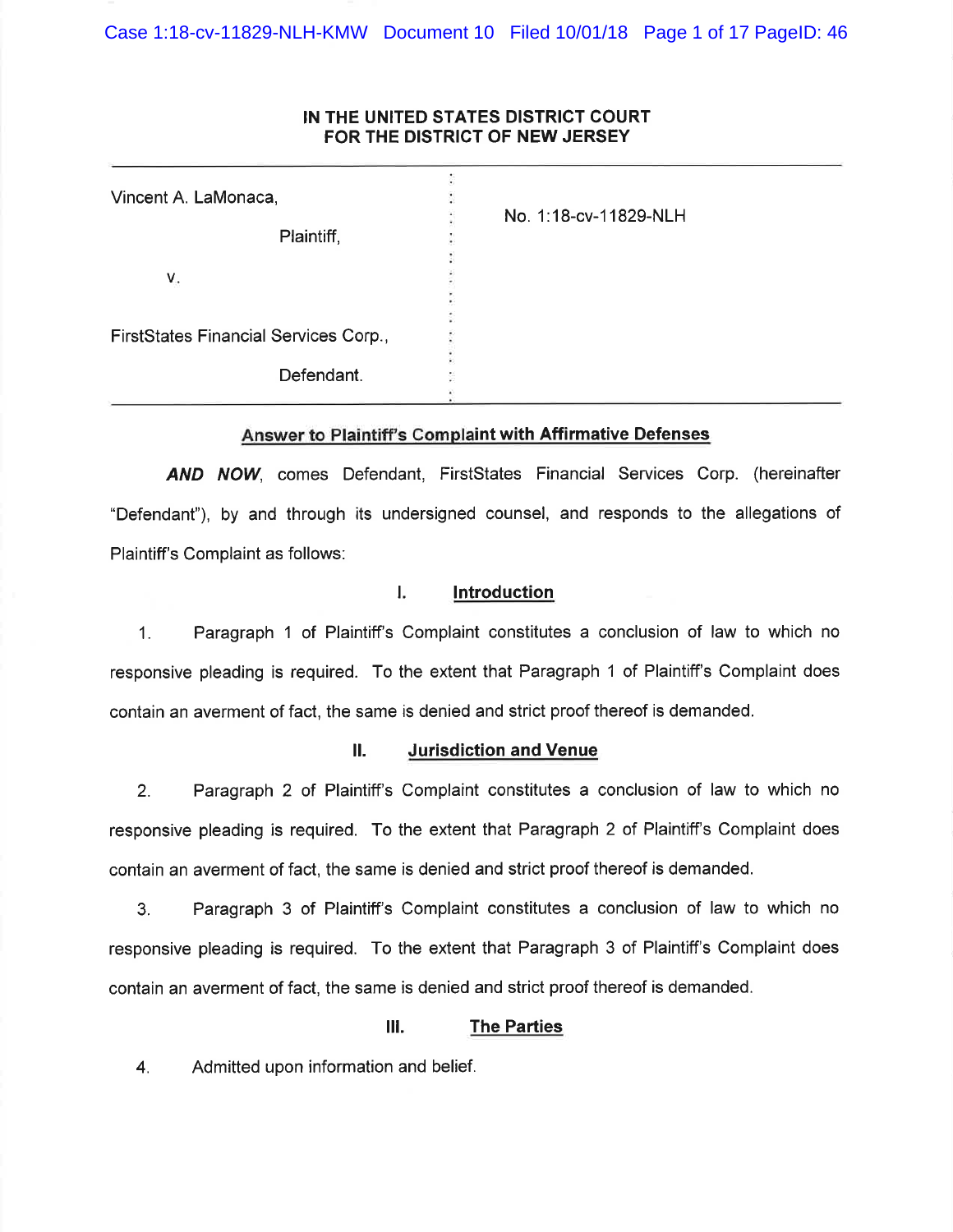5. Admitted in part, denied in part. It is admitted that Defendant is a Pennsylvania corporation. The remainder of the allegations contained in Paragraph 5 of Plaintiff's Complaint constitute conclusions of law to which no responsive pleading is required.

#### IV. **Factual Allegations**

6. Admitted.

7. After a reasonable investigation, Defendant is without sufficient information to form a belief as to the truth of the matter asserted in Paragraph 7 of Plaintiff's Complaint. As such, the averments are denied and strict proof thereof is demanded.

8. After a reasonable investigation, Defendant is without sufficient information to form a belief as to the truth of the matter asserted in Paragraph 8 of Plaintiff's Complaint. As such, the averments are denied and strict proof thereof is demanded.

9. Admitted.

Denied. 10.

 $11.$ Admitted.

Admitted. By way of further response, the City of Chester has passed an ordinance  $12.$ authorizing the collection of "reasonable costs of the use of emergency rescue tools, equipment, and materials; ... and personnel hours involving any hazardous material, environmental, fire safety, and/or rescue incident or operation, including vehicular accidents." Article 99, attached hereto as Exhibit "A".

 $13.$ Denied as stated.

Paragraph 14 of Plaintiff's Complaint constitutes a conclusion of law to which no  $14.$ responsive pleading is required. To the extent that Paragraph 14 of Plaintiff's Complaint does contain an averment of fact, the same is denied and strict proof thereof is demanded.

 $15.$ Denied.

 $-2+$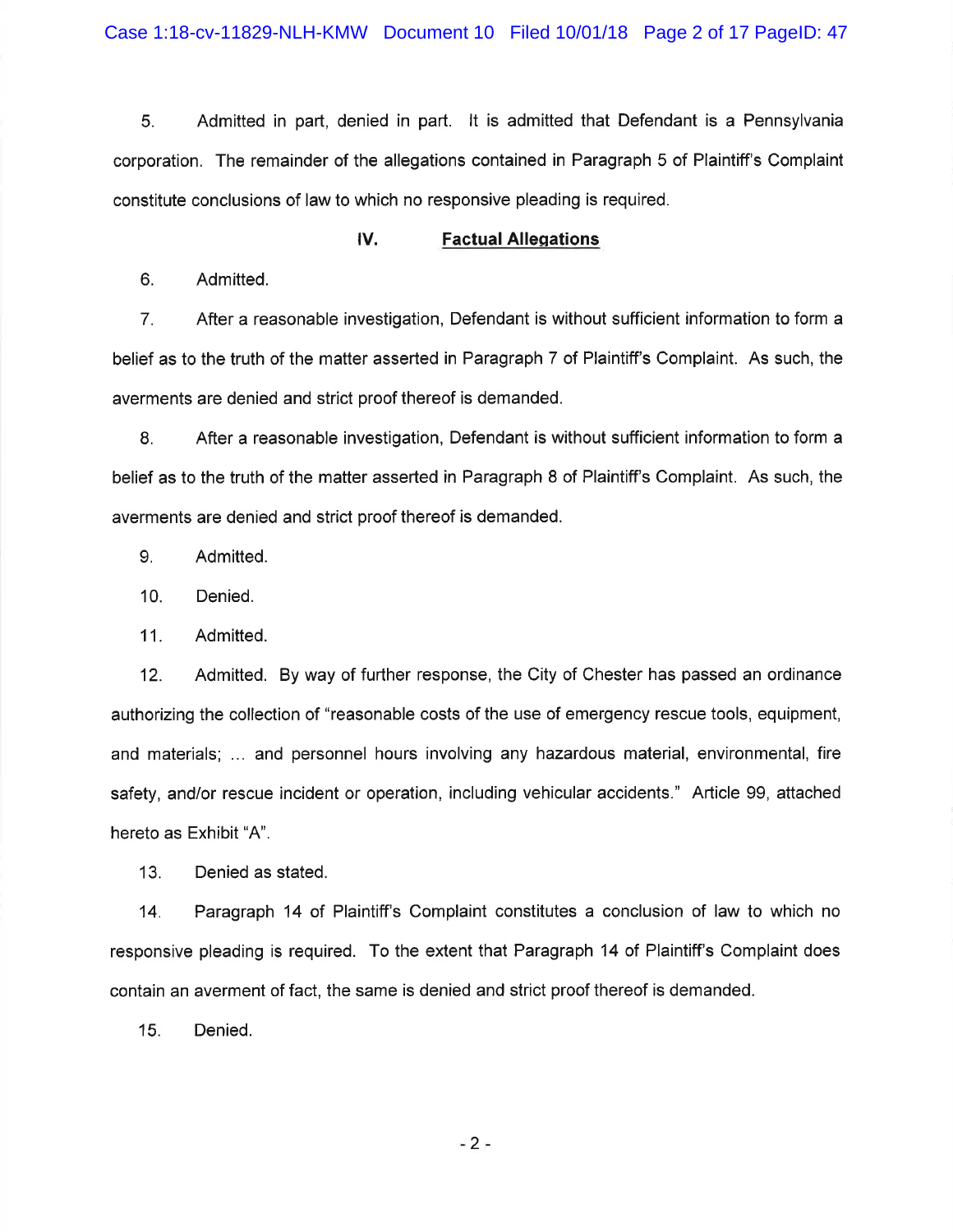Admitted. The document attached to Plaintiff's Complaint is a writing that speaks for 16. itself. Defendant denies any characterization of that writing, or part thereof, that is imputed by Plaintiff.

 $17.$ Denied.

Paragraph 18 of Plaintiff's Complaint constitutes a conclusion of law to which no 18. responsive pleading is required. To the extent that Paragraph 18 of Plaintiff's Complaint does contain an averment of fact, the same is denied and strict proof thereof is demanded.

Paragraph 19 of Plaintiff's Complaint constitutes a conclusion of law to which no 19. responsive pleading is required. To the extent that Paragraph 19 of Plaintiff's Complaint does contain an averment of fact, the same is denied and strict proof thereof is demanded.

Paragraph 20 of Plaintiff's Complaint constitutes a conclusion of law to which no 20. responsive pleading is required. To the extent that Paragraph 20 of Plaintiff's Complaint does contain an averment of fact, the same is denied and strict proof thereof is demanded.

Paragraph 21 of Plaintiff's Complaint constitutes a conclusion of law to which no  $21.$ responsive pleading is required. To the extent that Paragraph 21 of Plaintiff's Complaint does contain an averment of fact, the same is denied and strict proof thereof is demanded.

 $22.$ Denied.

23. Denied.

Denied. 24.

 $25.$ Denied.

Paragraph 26 of Plaintiff's Complaint constitutes a conclusion of law to which no 26. responsive pleading is required. To the extent that Paragraph 26 of Plaintiff's Complaint does contain an averment of fact, the same is denied and strict proof thereof is demanded.

27. Denied.

 $-3-$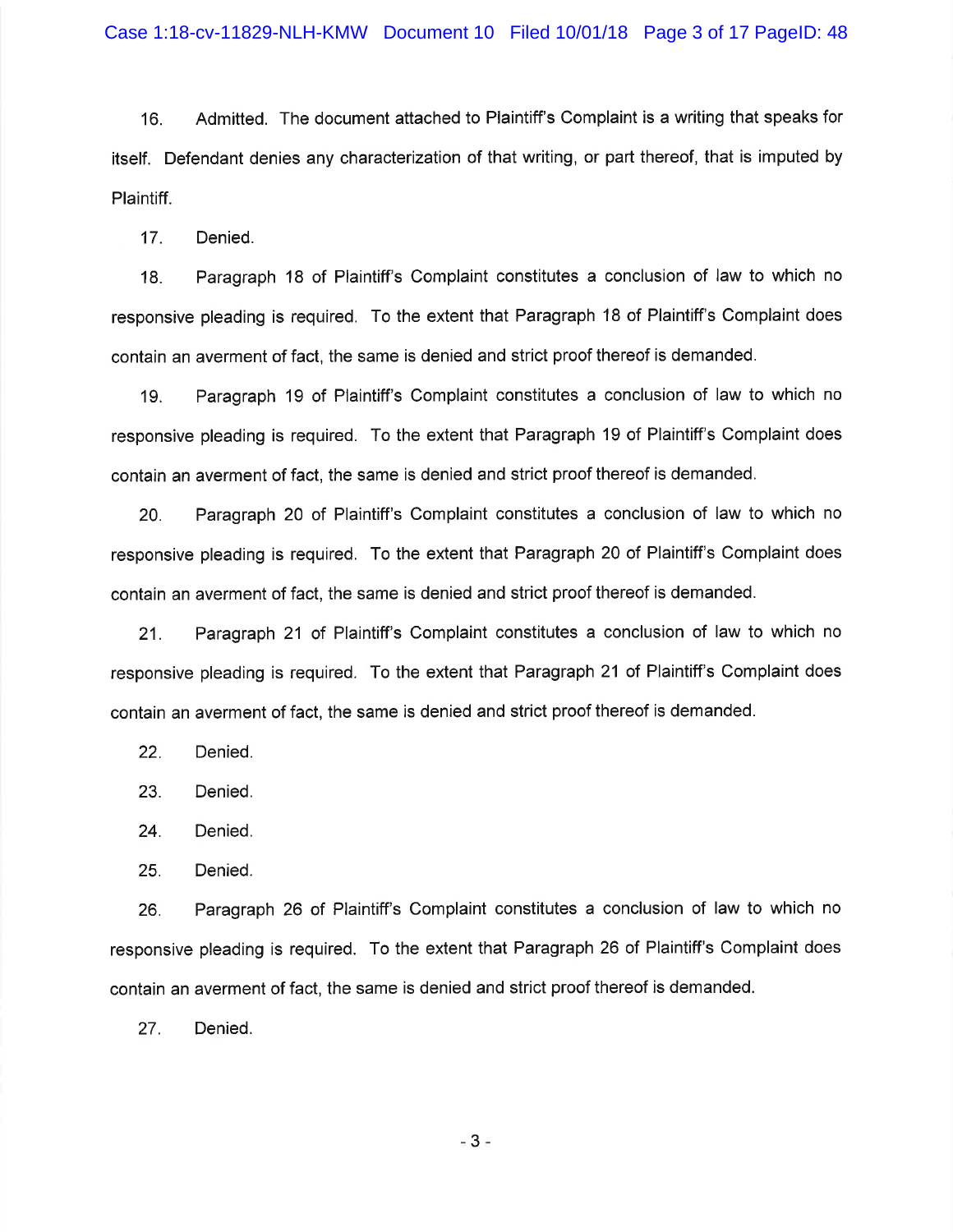28. Paragraph 28 of Plaintiff's Complaint constitutes a conclusion of law to which no responsive pleading is required. To the extent that Paragraph 28 of Plaintiff's Complaint does contain an averment of fact, the same is denied and strict proof thereof is demanded.

Paragraph 29 of Plaintiff's Complaint constitutes a conclusion of law to which no 29. responsive pleading is required. To the extent that Paragraph 29 of Plaintiff's Complaint does contain an averment of fact, the same is denied and strict proof thereof is demanded.

#### V. **Class Allegations**

Paragraph 30 of Plaintiff's Complaint constitutes a conclusion of law to which no 30. responsive pleading is required. To the extent that Paragraph 30 of Plaintiff's Complaint does contain an averment of fact, the same is denied and strict proof thereof is demanded.

Paragraph 31 of Plaintiff's Complaint constitutes a conclusion of law to which no  $31.$ responsive pleading is required. To the extent that Paragraph 31 of Plaintiff's Complaint does contain an averment of fact, the same is denied and strict proof thereof is demanded.

32. (a)-(o). Paragraph  $32(a)$ -(o) of Plaintiff's Complaint constitutes a conclusion of law to which no responsive pleading is required. To the extent that Paragraph 32(a)-(o) of Plaintiff's Complaint does contain an averment of fact, the same is denied and strict proof thereof is demanded.

 $33.$ Paragraph 33 of Plaintiff's Complaint constitutes a conclusion of law to which no responsive pleading is required. To the extent that Paragraph 33 of Plaintiff's Complaint does contain an averment of fact, the same is denied and strict proof thereof is demanded.

Paragraph 34 of Plaintiff's Complaint constitutes a conclusion of law to which no 34. responsive pleading is required. To the extent that Paragraph 34 of Plaintiff's Complaint does contain an averment of fact, the same is denied and strict proof thereof is demanded.

Paragraph 35 of Plaintiff's Complaint constitutes a conclusion of law to which no 35. responsive pleading is required. To the extent that Paragraph 35 of Plaintiff's Complaint does contain an averment of fact, the same is denied and strict proof thereof is demanded.

 $-4-$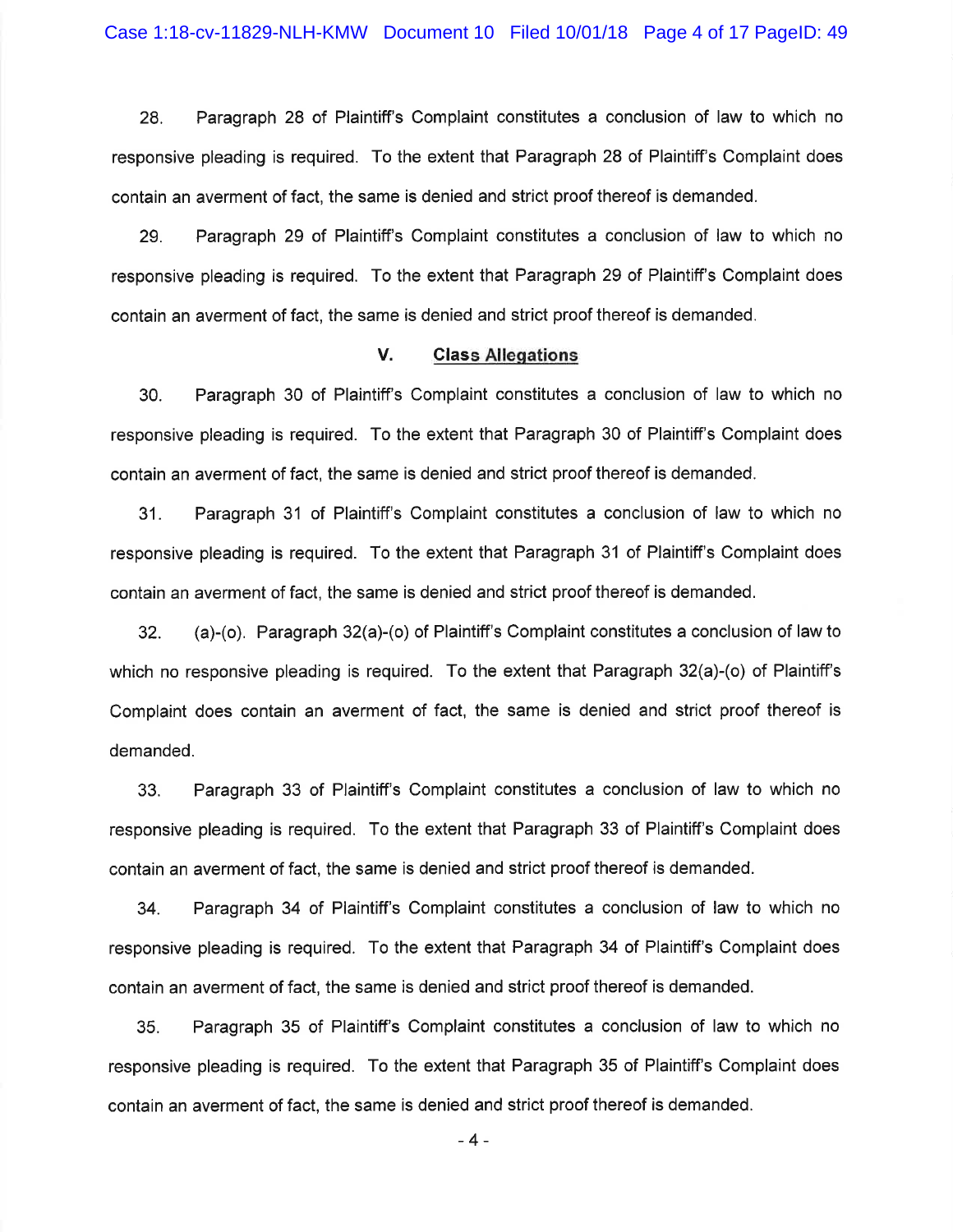36. Paragraph 36 of Plaintiff's Complaint constitutes a conclusion of law to which no responsive pleading is required. To the extent that Paragraph 36 of Plaintiff's Complaint does contain an averment of fact, the same is denied and strict proof thereof is demanded.

#### VI. **Claims**

#### **Count One**

37. All of the responses contained in the foregoing paragraphs of this Answer are incorporated by reference herein as if the same were set forth at length.

Paragraph 38 of Plaintiff's Complaint constitutes a conclusion of law to which no 38. responsive pleading is required. To the extent that Paragraph 38 of Plaintiff's Complaint does contain an averment of fact, the same is denied and strict proof thereof is demanded.

39. Paragraph 39 of Plaintiff's Complaint constitutes a conclusion of law to which no responsive pleading is required. To the extent that Paragraph 39 of Plaintiff's Complaint does contain an averment of fact, the same is denied and strict proof thereof is demanded.

40. Paragraph 40 of Plaintiff's Complaint constitutes a conclusion of law to which no responsive pleading is required. To the extent that Paragraph 40 of Plaintiff's Complaint does contain an averment of fact, the same is denied and strict proof thereof is demanded.

(a)-(g). Paragraph  $41(a)$ -(g) of Plaintiff's Complaint constitutes a conclusion of law to 41. which no responsive pleading is required. To the extent that Paragraph  $41(a)-(g)$  of Plaintiff's Complaint does contain an averment of fact, the same is denied and strict proof thereof is demanded.

42. Paragraph 42 of Plaintiff's Complaint constitutes a conclusion of law to which no responsive pleading is required. To the extent that Paragraph 42 of Plaintiff's Complaint does contain an averment of fact, the same is denied and strict proof thereof is demanded.

43. Paragraph 43 of Plaintiff's Complaint constitutes a conclusion of law to which no responsive pleading is required. To the extent that Paragraph 43 of Plaintiff's Complaint does contain an averment of fact, the same is denied and strict proof thereof is demanded.

- 5 -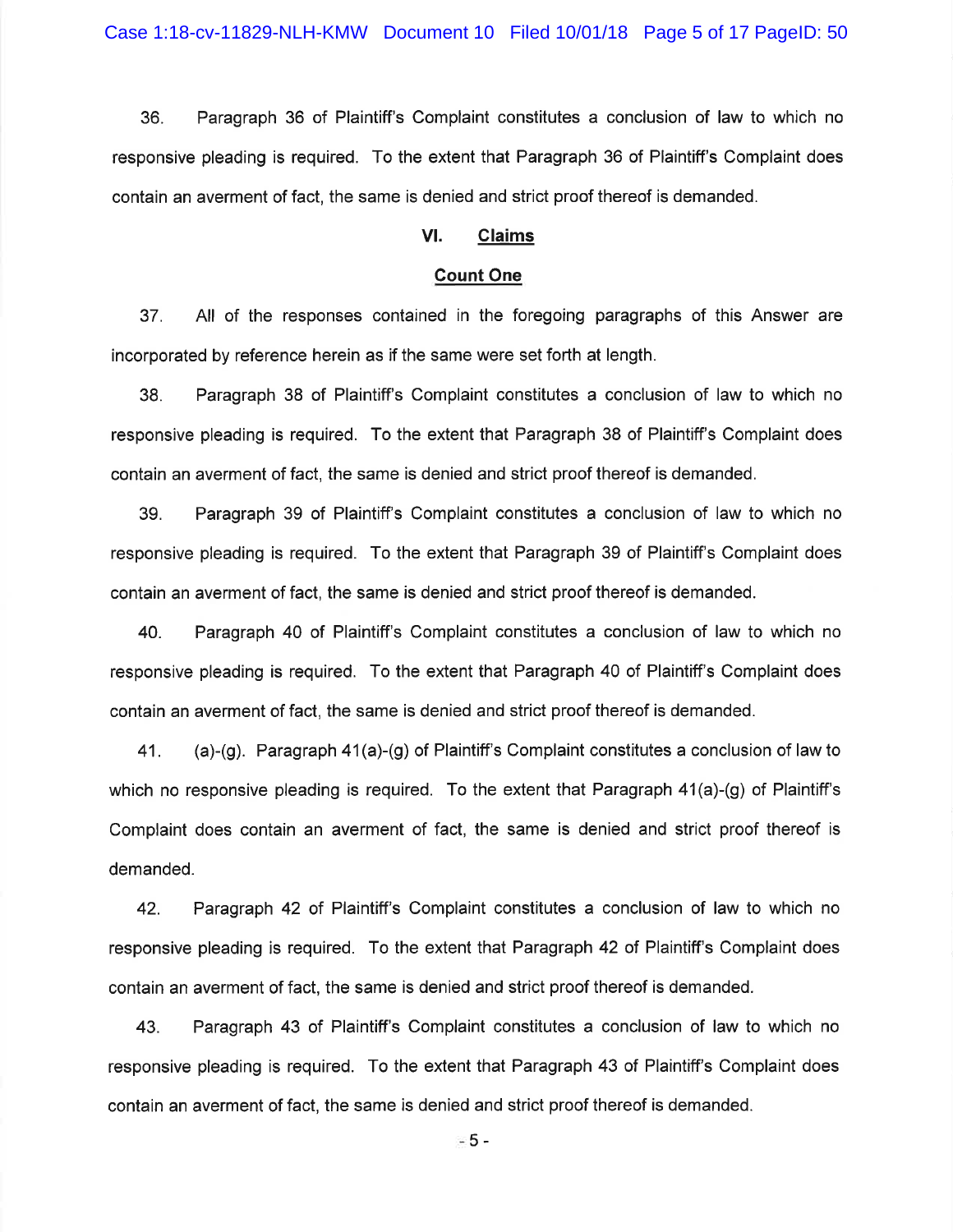**WHEREFORE,** Defendant respectfully requests that this Honorable Court enter judgment in its favor and against Plaintiff, together with costs, disbursements, and attorney's fees under, inter alia, 42 U.S.C. §§ 1988, 1927 and FED. R. CIV. P. 11, and such further relief that the Court should deem just and equitable.

#### **Count Two**

44. All of the responses contained in the foregoing paragraphs of this Answer are incorporated by reference herein as if the same were set forth at length.

Paragraph 45 of Plaintiff's Complaint constitutes a conclusion of law to which no 45. responsive pleading is required. To the extent that Paragraph 45 of Plaintiff's Complaint does contain an averment of fact, the same is denied and strict proof thereof is demanded.

46. Paragraph 46 of Plaintiff's Complaint constitutes a conclusion of law to which no responsive pleading is required. To the extent that Paragraph 46 of Plaintiff's Complaint does contain an averment of fact, the same is denied and strict proof thereof is demanded.

47. Paragraph 47 of Plaintiff's Complaint constitutes a conclusion of law to which no responsive pleading is required. To the extent that Paragraph 47 of Plaintiff's Complaint does contain an averment of fact, the same is denied and strict proof thereof is demanded.

Paragraph 48 of Plaintiff's Complaint constitutes a conclusion of law to which no 48. responsive pleading is required. To the extent that Paragraph 48 of Plaintiff's Complaint does contain an averment of fact, the same is denied and strict proof thereof is demanded.

49. Paragraph 49 of Plaintiff's Complaint constitutes a conclusion of law to which no responsive pleading is required. To the extent that Paragraph 49 of Plaintiff's Complaint does contain an averment of fact, the same is denied and strict proof thereof is demanded.

Paragraph 50 of Plaintiff's Complaint constitutes a conclusion of law to which no 50. responsive pleading is required. To the extent that Paragraph 50 of Plaintiff's Complaint does contain an averment of fact, the same is denied and strict proof thereof is demanded.

 $-6-$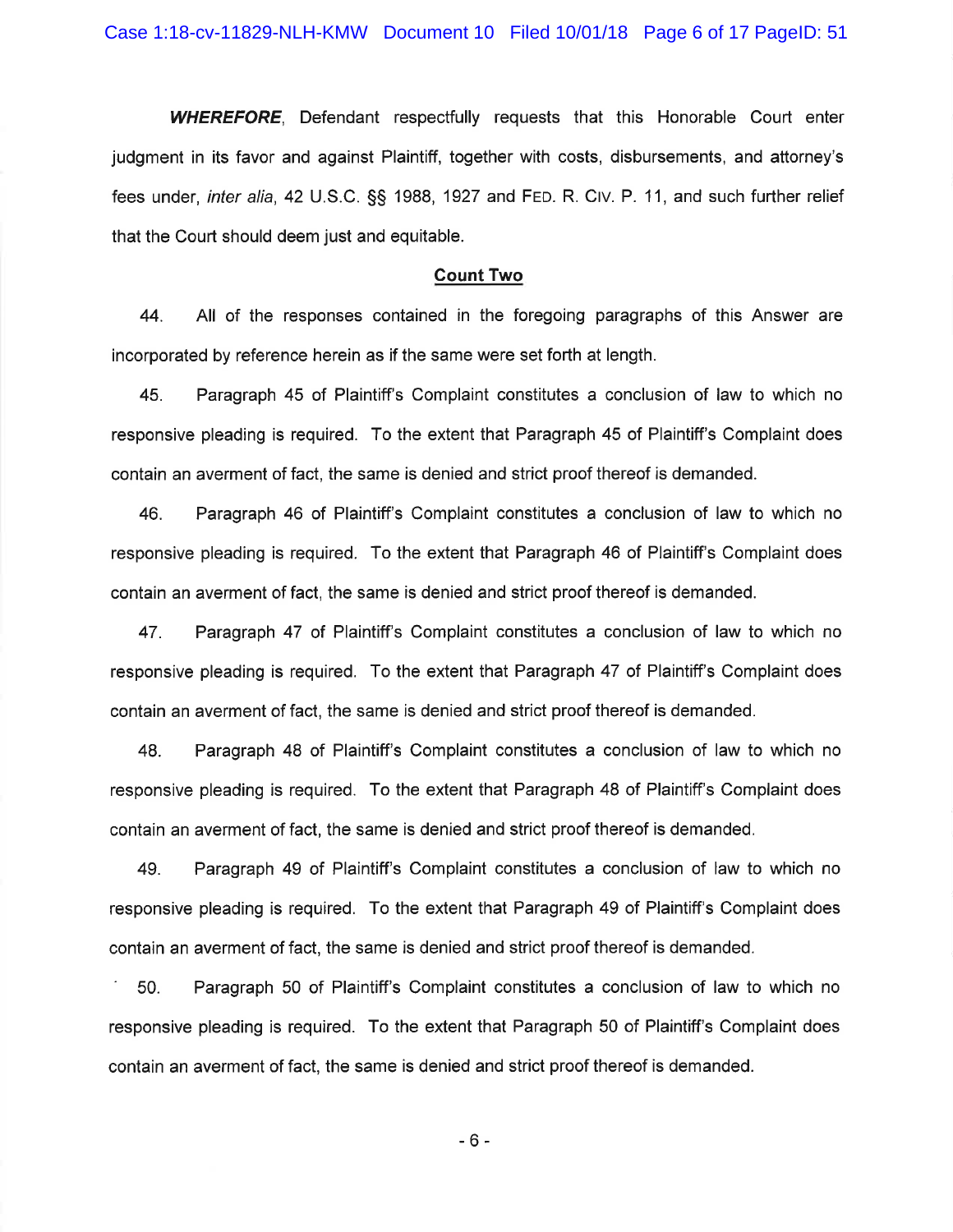$51.$ Paragraph 51 of Plaintiff's Complaint constitutes a conclusion of law to which no responsive pleading is required. To the extent that Paragraph 51 of Plaintiff's Complaint does contain an averment of fact, the same is denied and strict proof thereof is demanded.

**WHEREFORE.** Defendant respectfully requests that this Honorable Court enter judgment in its favor and against Plaintiff, together with costs, disbursements, and attorney's fees under, *inter alia*, 42 U.S.C. §§ 1988, 1927 and FED. R. CIV. P. 11, and such further relief that the Court should deem just and equitable.

#### **Count Three**

52. All of the responses contained in the foregoing paragraphs of this Answer are incorporated by reference herein as if the same were set forth at length.

Paragraph 53 of Plaintiff's Complaint constitutes a conclusion of law to which no 53. responsive pleading is required. To the extent that Paragraph 53 of Plaintiff's Complaint does contain an averment of fact, the same is denied and strict proof thereof is demanded.

54. Paragraph 54 of Plaintiff's Complaint constitutes a conclusion of law to which no responsive pleading is required. To the extent that Paragraph 54 of Plaintiff's Complaint does contain an averment of fact, the same is denied and strict proof thereof is demanded.

Paragraph 55 of Plaintiff's Complaint constitutes a conclusion of law to which no 55. responsive pleading is required. To the extent that Paragraph 55 of Plaintiff's Complaint does contain an averment of fact, the same is denied and strict proof thereof is demanded.

Paragraph 56 of Plaintiff's Complaint constitutes a conclusion of law to which no 56. responsive pleading is required. To the extent that Paragraph 56 of Plaintiff's Complaint does contain an averment of fact, the same is denied and strict proof thereof is demanded.

57. Paragraph 57 of Plaintiff's Complaint constitutes a conclusion of law to which no responsive pleading is required. To the extent that Paragraph 57 of Plaintiff's Complaint does contain an averment of fact, the same is denied and strict proof thereof is demanded.

 $-7-$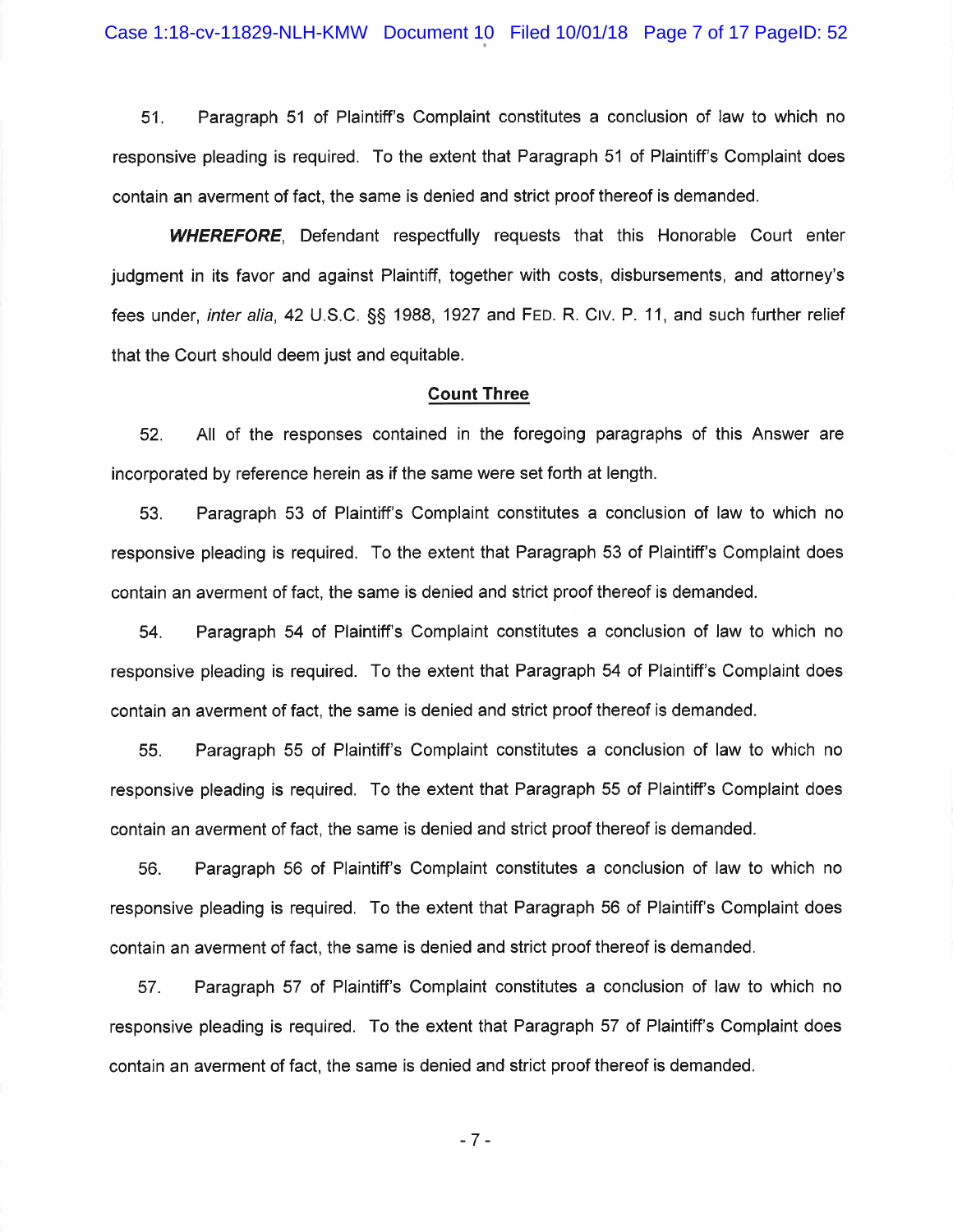58. Paragraph 58 of Plaintiff's Complaint constitutes a conclusion of law to which no responsive pleading is required. To the extent that Paragraph 58 of Plaintiff's Complaint does contain an averment of fact, the same is denied and strict proof thereof is demanded.

Paragraph 59 of Plaintiff's Complaint constitutes a conclusion of law to which no 59. responsive pleading is required. To the extent that Paragraph 59 of Plaintiff's Complaint does contain an averment of fact, the same is denied and strict proof thereof is demanded.

**WHEREFORE.** Defendant respectfully requests that this Honorable Court enter judgment in its favor and against Plaintiff, together with costs, disbursements, and attorney's fees under, inter alia, 42 U.S.C. §§ 1988, 1927 and FED. R. CIV. P. 11, and such further relief that the Court should deem just and equitable.

#### **Count Four**

All of the responses contained in the foregoing paragraphs of this Answer are 60. incorporated by reference herein as if the same were set forth at length.

Paragraph 61 of Plaintiff's Complaint constitutes a conclusion of law to which no 61. responsive pleading is required. To the extent that Paragraph 61 of Plaintiff's Complaint does contain an averment of fact, the same is denied and strict proof thereof is demanded.

Paragraph 62 of Plaintiff's Complaint constitutes a conclusion of law to which no 62. responsive pleading is required. To the extent that Paragraph 62 of Plaintiff's Complaint does contain an averment of fact, the same is denied and strict proof thereof is demanded.

Paragraph 63 of Plaintiff's Complaint constitutes a conclusion of law to which no 63. responsive pleading is required. To the extent that Paragraph 63 of Plaintiff's Complaint does contain an averment of fact, the same is denied and strict proof thereof is demanded.

Paragraph 64 of Plaintiff's Complaint constitutes a conclusion of law to which no 64. responsive pleading is required. To the extent that Paragraph 64 of Plaintiff's Complaint does contain an averment of fact, the same is denied and strict proof thereof is demanded.

 $-8-$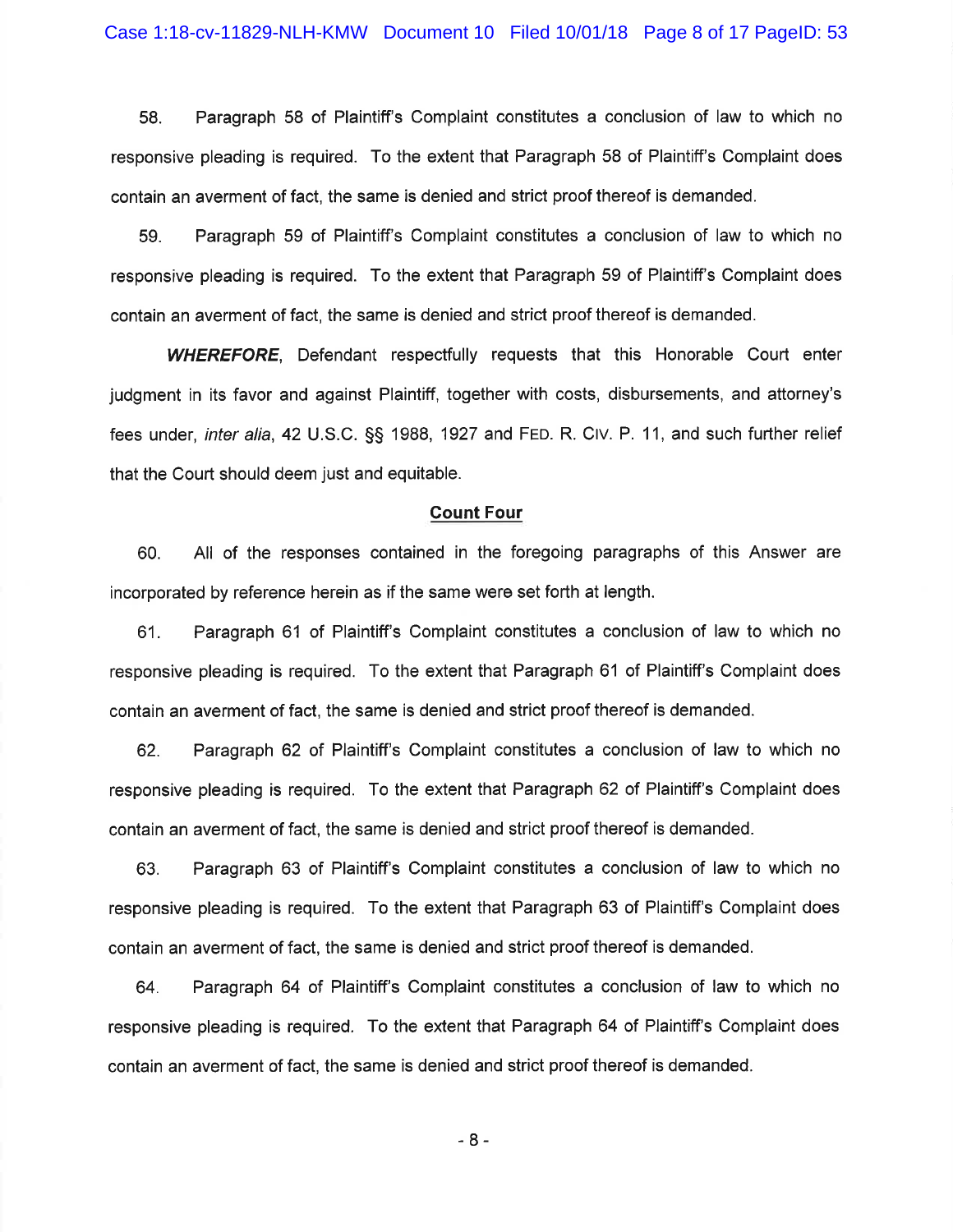65. Paragraph 65 of Plaintiff's Complaint constitutes a conclusion of law to which no responsive pleading is required. To the extent that Paragraph 65 of Plaintiff's Complaint does contain an averment of fact, the same is denied and strict proof thereof is demanded.

66. Paragraph 66 of Plaintiff's Complaint constitutes a conclusion of law to which no responsive pleading is required. To the extent that Paragraph 66 of Plaintiff's Complaint does contain an averment of fact, the same is denied and strict proof thereof is demanded.

**WHEREFORE**, Defendant respectfully requests that this Honorable Court enter judgment in its favor and against Plaintiff, together with costs, disbursements, and attornev's fees under, *inter alia*, 42 U.S.C. §§ 1988, 1927 and FED. R. CIV. P. 11, and such further relief that the Court should deem just and equitable.

#### **Count Five**

67. All of the responses contained in the foregoing paragraphs of this Answer are incorporated by reference herein as if the same were set forth at length.

68. Paragraph 68 of Plaintiff's Complaint constitutes a conclusion of law to which no responsive pleading is required. To the extent that Paragraph 68 of Plaintiff's Complaint does contain an averment of fact, the same is denied and strict proof thereof is demanded.

Paragraph 69 of Plaintiff's Complaint constitutes a conclusion of law to which no 69. responsive pleading is required. To the extent that Paragraph 69 of Plaintiff's Complaint does contain an averment of fact, the same is denied and strict proof thereof is demanded.

70. Paragraph 70 of Plaintiff's Complaint constitutes a conclusion of law to which no responsive pleading is required. To the extent that Paragraph 70 of Plaintiff's Complaint does contain an averment of fact, the same is denied and strict proof thereof is demanded.

 $71.$ Paragraph 71 of Plaintiff's Complaint constitutes a conclusion of law to which no responsive pleading is required. To the extent that Paragraph 71 of Plaintiff's Complaint does contain an averment of fact, the same is denied and strict proof thereof is demanded.

 $-9-$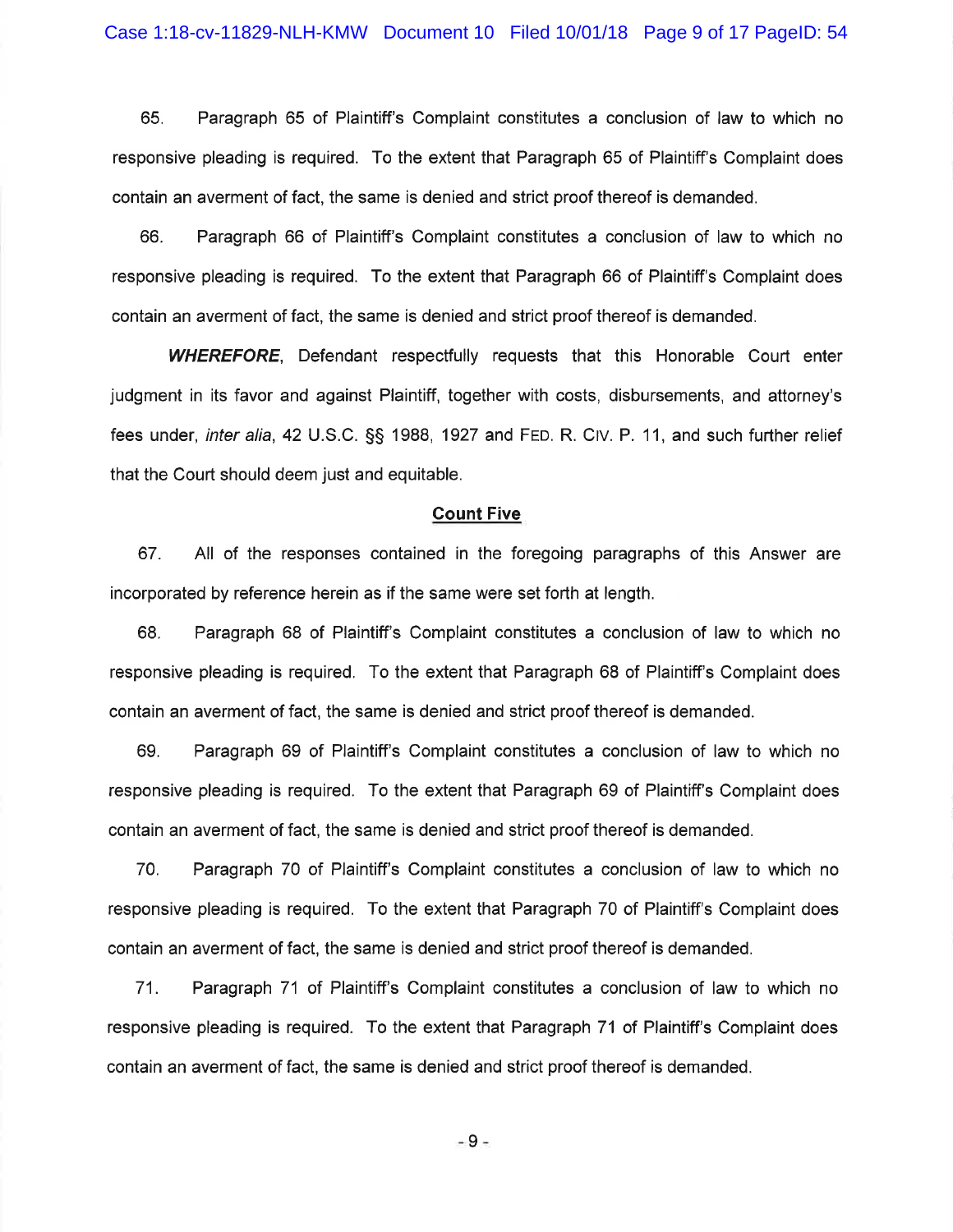72. Paragraph 72 of Plaintiff's Complaint constitutes a conclusion of law to which no responsive pleading is required. To the extent that Paragraph 72 of Plaintiff's Complaint does contain an averment of fact, the same is denied and strict proof thereof is demanded.

Paragraph 73 of Plaintiff's Complaint constitutes a conclusion of law to which no 73. responsive pleading is required. To the extent that Paragraph 73 of Plaintiff's Complaint does contain an averment of fact, the same is denied and strict proof thereof is demanded.

74. Paragraph 74 of Plaintiff's Complaint constitutes a conclusion of law to which no responsive pleading is required. To the extent that Paragraph 74 of Plaintiff's Complaint does contain an averment of fact, the same is denied and strict proof thereof is demanded.

**WHEREFORE.** Defendant respectfully requests that this Honorable Court enter judgment in its favor and against Plaintiff, together with costs, disbursements, and attorney's fees under, *inter alia*, 42 U.S.C. §§ 1988, 1927 and FED. R. CIV. P. 11, and such further relief that the Court should deem just and equitable.

### **Count Six**

All of the responses contained in the foregoing paragraphs of this Answer are 75. incorporated by reference herein as if the same were set forth at length.

76. Paragraph 76 of Plaintiff's Complaint constitutes a conclusion of law to which no responsive pleading is required. To the extent that Paragraph 76 of Plaintiff's Complaint does contain an averment of fact, the same is denied and strict proof thereof is demanded.

Paragraph 77 of Plaintiff's Complaint constitutes a conclusion of law to which no 77. responsive pleading is required. To the extent that Paragraph 77 of Plaintiff's Complaint does contain an averment of fact, the same is denied and strict proof thereof is demanded.

Paragraph 78 of Plaintiff's Complaint constitutes a conclusion of law to which no 78. responsive pleading is required. To the extent that Paragraph 78 of Plaintiff's Complaint does contain an averment of fact, the same is denied and strict proof thereof is demanded.

 $-10-$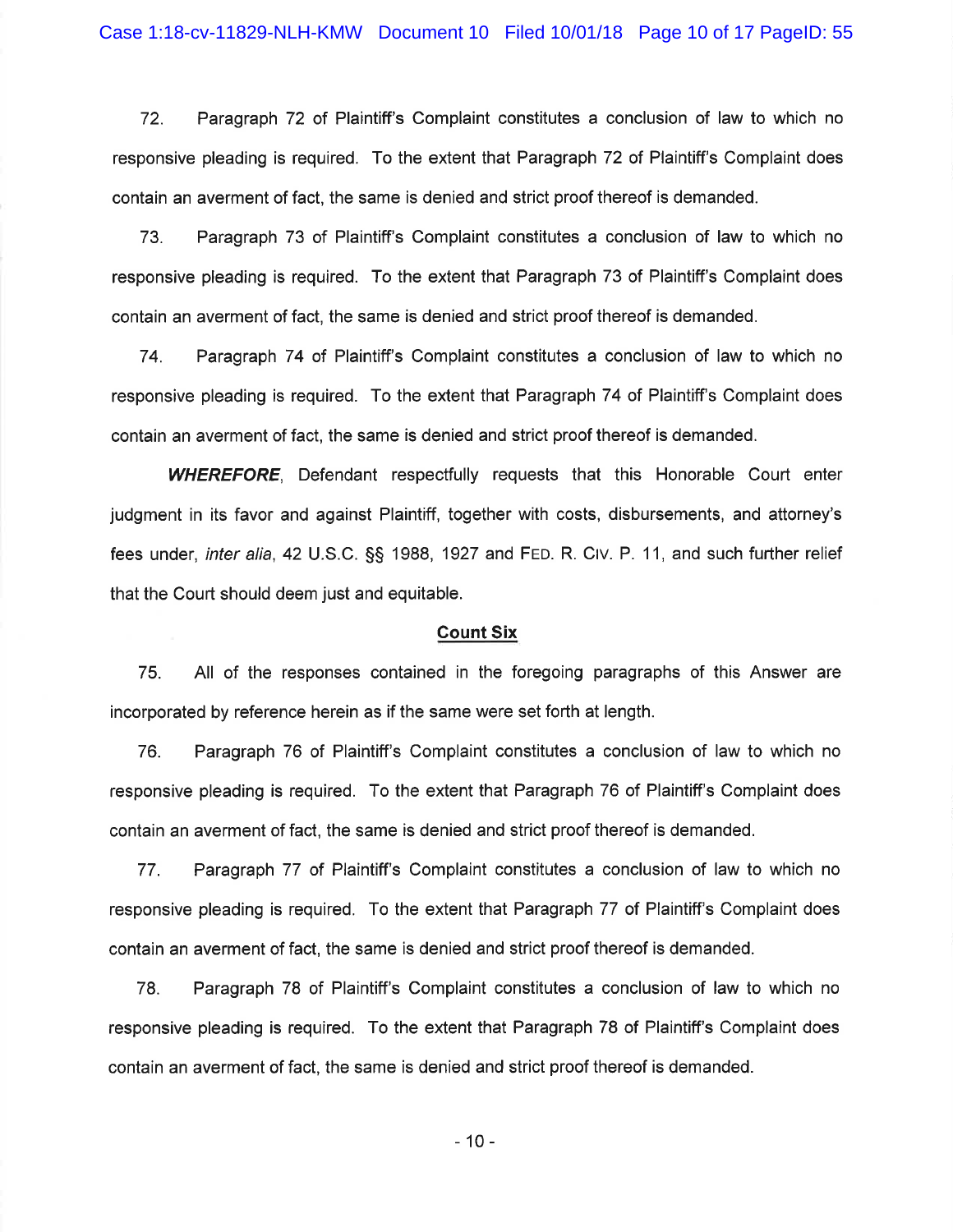79. Paragraph 79 of Plaintiff's Complaint constitutes a conclusion of law to which no responsive pleading is required. To the extent that Paragraph 79 of Plaintiff's Complaint does contain an averment of fact, the same is denied and strict proof thereof is demanded.

**WHEREFORE.** Defendant respectfully requests that this Honorable Court enter judgment in its favor and against Plaintiff, together with costs, disbursements, and attorney's fees under, *inter alia*, 42 U.S.C. §§ 1988, 1927 and FED. R. CIV. P. 11, and such further relief that the Court should deem just and equitable.

#### **Count Seven**

All of the responses contained in the foregoing paragraphs of this Answer are 80. incorporated by reference herein as if the same were set forth at length.

Paragraph 81 of Plaintiff's Complaint constitutes a conclusion of law to which no 81. responsive pleading is required. To the extent that Paragraph 81 of Plaintiff's Complaint does contain an averment of fact, the same is denied and strict proof thereof is demanded.

Paragraph 82 of Plaintiff's Complaint constitutes a conclusion of law to which no 82. responsive pleading is required. To the extent that Paragraph 82 of Plaintiff's Complaint does contain an averment of fact, the same is denied and strict proof thereof is demanded.

Paragraph 83 of Plaintiff's Complaint constitutes a conclusion of law to which no 83. responsive pleading is required. To the extent that Paragraph 83 of Plaintiff's Complaint does contain an averment of fact, the same is denied and strict proof thereof is demanded.

**WHEREFORE.** Defendant respectfully requests that this Honorable Court enter judgment in its favor and against Plaintiff, together with costs, disbursements, and attorney's fees under, *inter alia*, 42 U.S.C. §§ 1988, 1927 and FED. R. CIV. P. 11, and such further relief that the Court should deem just and equitable.

## **Count Eight**

84. All of the responses contained in the foregoing paragraphs of this Answer are incorporated by reference herein as if the same were set forth at length.

 $-11-$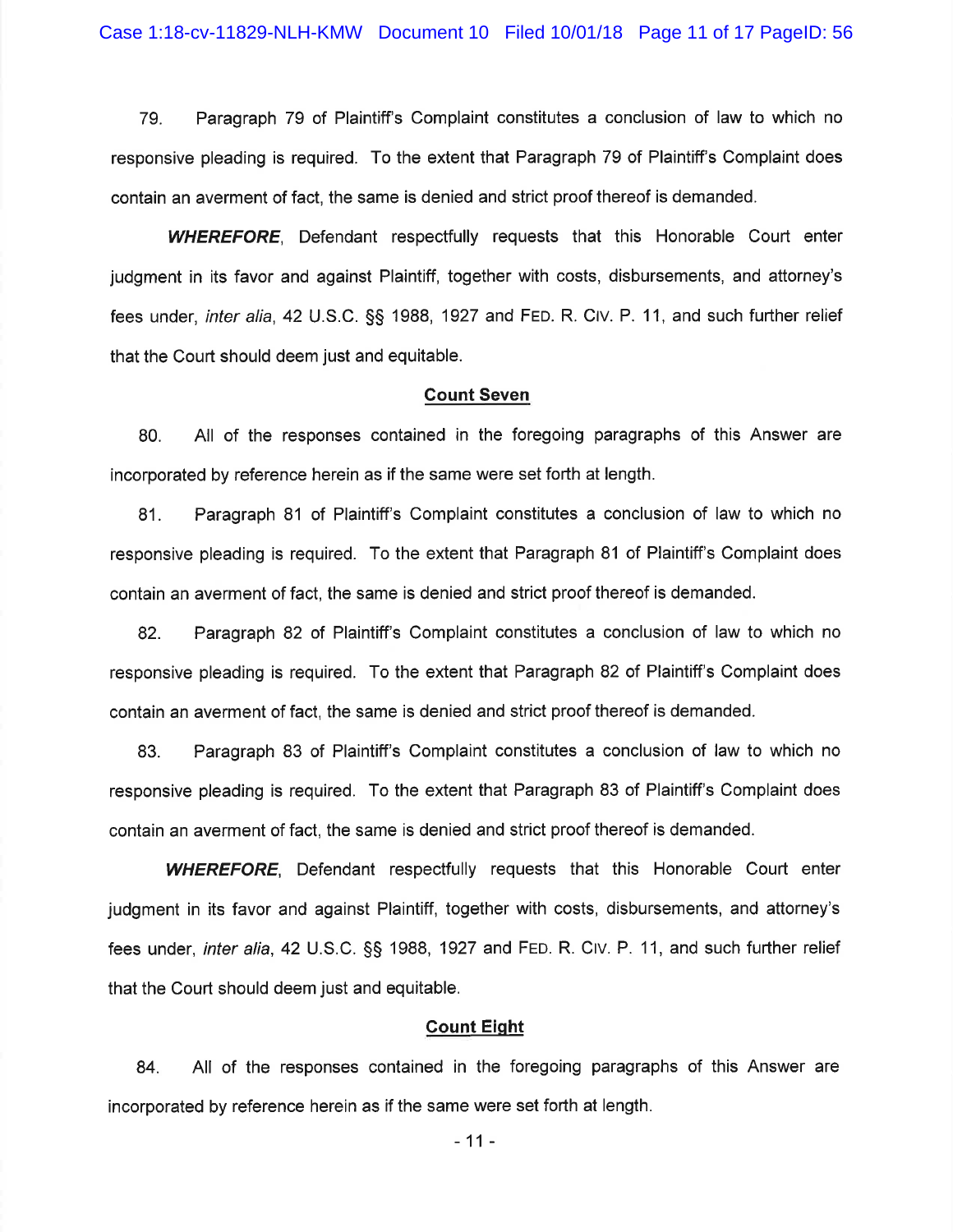85. Paragraph 85 of Plaintiff's Complaint constitutes a conclusion of law to which no responsive pleading is required. To the extent that Paragraph 85 of Plaintiff's Complaint does contain an averment of fact, the same is denied and strict proof thereof is demanded.

Paragraph 86 of Plaintiff's Complaint constitutes a conclusion of law to which no 86. responsive pleading is required. To the extent that Paragraph 86 of Plaintiff's Complaint does contain an averment of fact, the same is denied and strict proof thereof is demanded.

87. Paragraph 87 of Plaintiff's Complaint constitutes a conclusion of law to which no responsive pleading is required. To the extent that Paragraph 87 of Plaintiff's Complaint does contain an averment of fact, the same is denied and strict proof thereof is demanded.

**WHEREFORE.** Defendant respectfully requests that this Honorable Court enter judgment in its favor and against Plaintiff, together with costs, disbursements, and attorney's fees under, *inter alia*, 42 U.S.C. §§ 1988, 1927 and FED. R. CIV. P. 11, and such further relief that the Court should deem just and equitable.

#### **Count Nine**

All of the responses contained in the foregoing paragraphs of this Answer are 88. incorporated by reference herein as if the same were set forth at length.

89. Paragraph 89 of Plaintiff's Complaint constitutes a conclusion of law to which no responsive pleading is required. To the extent that Paragraph 89 of Plaintiff's Complaint does contain an averment of fact, the same is denied and strict proof thereof is demanded.

Paragraph 90 of Plaintiff's Complaint constitutes a conclusion of law to which no 90. responsive pleading is required. To the extent that Paragraph 90 of Plaintiff's Complaint does contain an averment of fact, the same is denied and strict proof thereof is demanded.

Paragraph 91 of Plaintiff's Complaint constitutes a conclusion of law to which no 91. responsive pleading is required. To the extent that Paragraph 91 of Plaintiff's Complaint does contain an averment of fact, the same is denied and strict proof thereof is demanded.

 $-12-$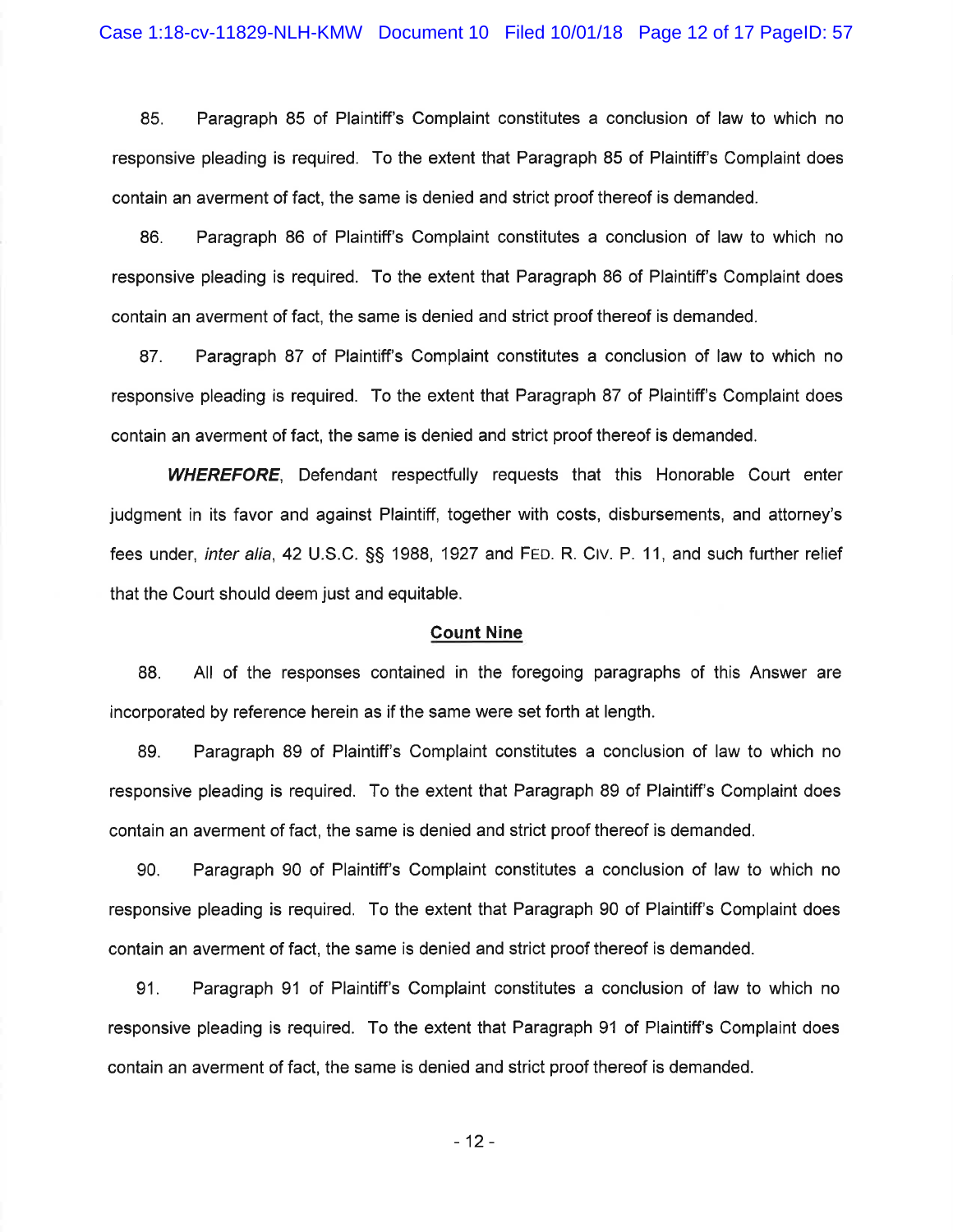**WHEREFORE,** Defendant respectfully requests that this Honorable Court enter judgment in its favor and against Plaintiff, together with costs, disbursements, and attorney's fees under, inter alia, 42 U.S.C. §§ 1988, 1927 and FED. R. CIV. P. 11, and such further relief that the Court should deem just and equitable.

#### **Count Ten**

92. All of the responses contained in the foregoing paragraphs of this Answer are incorporated by reference herein as if the same were set forth at length.

Paragraph 93 of Plaintiff's Complaint constitutes a conclusion of law to which no 93. responsive pleading is required. To the extent that Paragraph 93 of Plaintiff's Complaint does contain an averment of fact, the same is denied and strict proof thereof is demanded.

94. Paragraph 94 of Plaintiff's Complaint constitutes a conclusion of law to which no responsive pleading is required. To the extent that Paragraph 94 of Plaintiff's Complaint does contain an averment of fact, the same is denied and strict proof thereof is demanded.

95. Paragraph 95 of Plaintiff's Complaint constitutes a conclusion of law to which no responsive pleading is required. To the extent that Paragraph 95 of Plaintiff's Complaint does contain an averment of fact, the same is denied and strict proof thereof is demanded.

Paragraph 96 of Plaintiff's Complaint constitutes a conclusion of law to which no 96. responsive pleading is required. To the extent that Paragraph 96 of Plaintiff's Complaint does contain an averment of fact, the same is denied and strict proof thereof is demanded.

**WHEREFORE**, Defendant respectfully requests that this Honorable Court enter judgment in its favor and against Plaintiff, together with costs, disbursements, and attorney's fees under, *inter alia*, 42 U.S.C. §§ 1988, 1927 and FED. R. CIV. P. 11, and such further relief that the Court should deem just and equitable.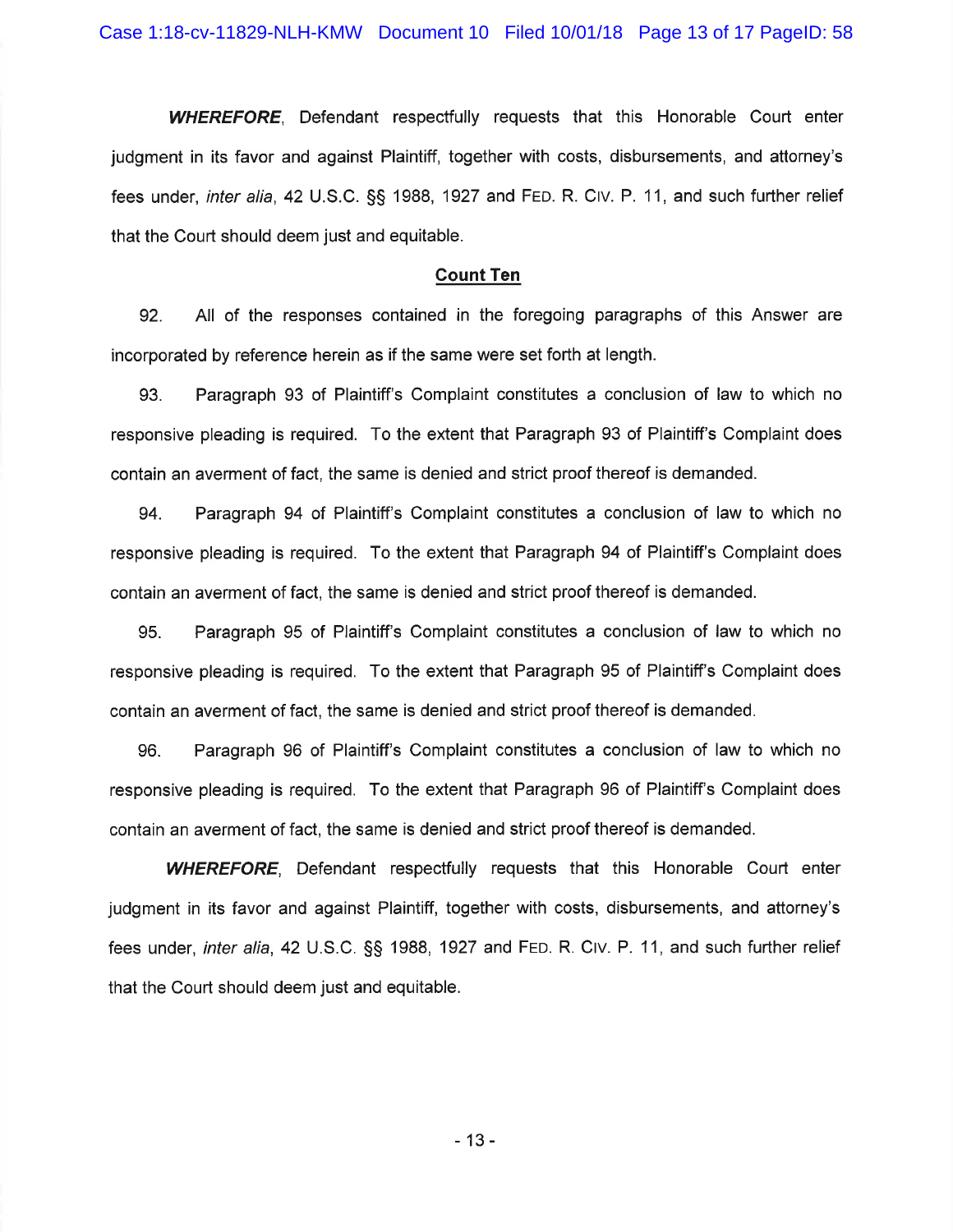#### VII. **Jury Trial Demand**

Paragraph 97 of Plaintiff's Complaint constitutes a conclusion of law to which no 97. responsive pleading is required. To the extent that Paragraph 97 of Plaintiff's Complaint does contain an averment of fact, the same is denied and strict proof thereof is demanded.

#### VIII. **Prayer for Relief**

**WHEREFORE,** Defendant respectfully requests that this Honorable Court enter judgment in its favor and against Plaintiff, together with costs, disbursements, and attorney's fees under, inter alia, 42 U.S.C. §§ 1988, 1927 and FED. R. CIV. P. 11, and such further relief that the Court should deem just and equitable.

#### **Affirmative Defenses**

Defendant reserves the right to assert any and all applicable defenses to Plaintiff's claims. Without limiting the generality of the foregoing, and without regard to whether the defenses set forth below are affirmative defenses within the meaning of FED. R. CIV. P. 8(c), and without conceding that any such defense must be set forth in its Answer, Defendant states as follows:

### **First Affirmative Defense**

Plaintiff's Complaint fails to set forth a claim, in whole or in part, upon which relief can be granted.

#### **Second Affirmative Defense**

The Notice attached to Plaintiff's Complaint does not contain any false representations, or deceptive or misleading misrepresentations.

#### **Third Affirmative Defense**

The Notice attached to Plaintiff's Complaint does not contain any attempt to collect any amount not expressly authorized by and agreement creating a debt or by law.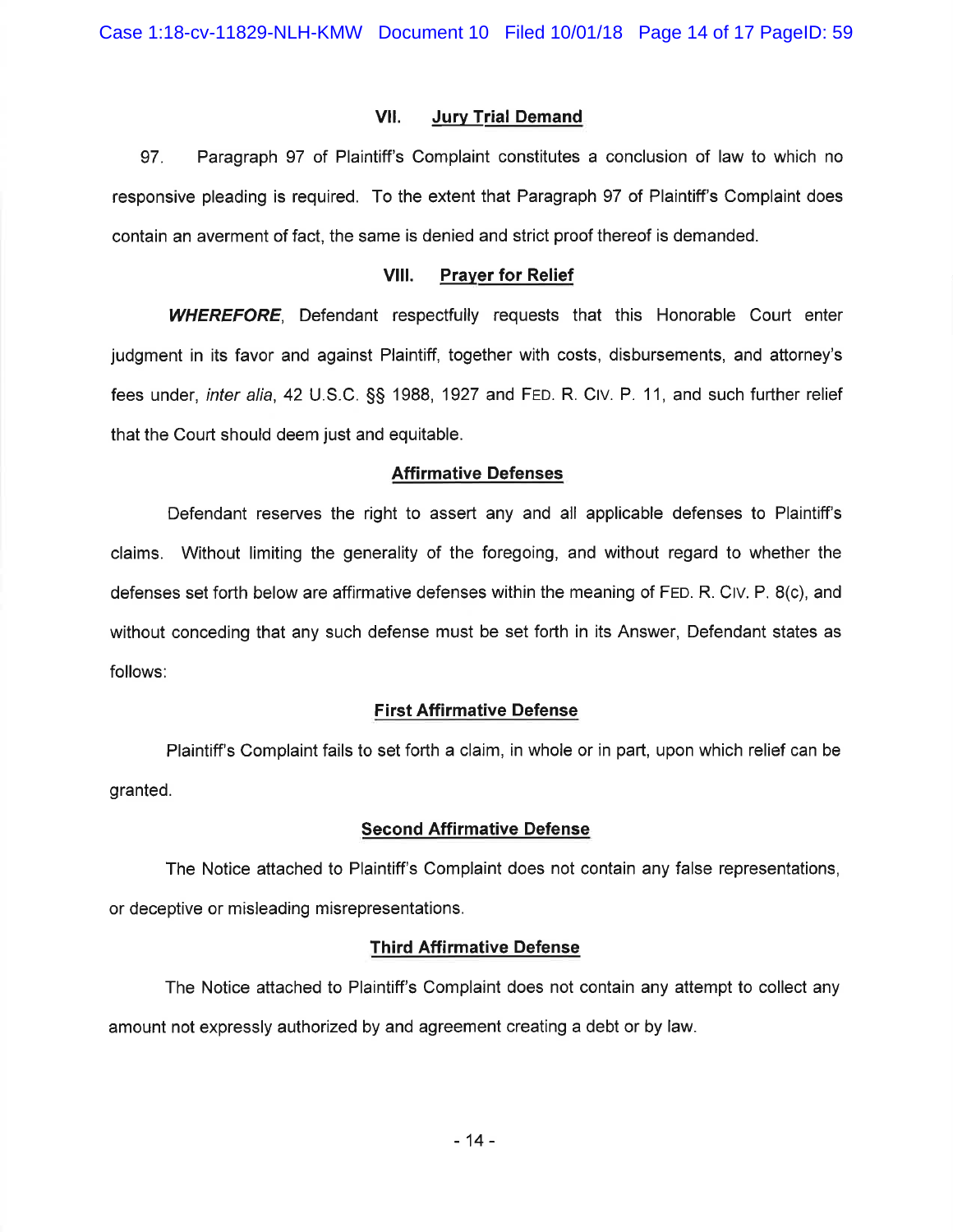Case 1:18-cv-11829-NLH-KMW Document 10 Filed 10/01/18 Page 15 of 17 PageID: 60

#### **Fourth Affirmative Defense**

The Notice attached to Plaintiff's Complaint does not contain any language that overshadowed or contradicted the validation notice required by 15 U.S.C. § 1692g.

#### **Fifth Affirmative Defense**

At all times material hereto, the actions of Defendant were appropriate under the circumstances and based upon a reasonable good-faith belief that they were justified under the law.

## **Sixth Affirmative Defense**

Any violation of the FDCPA (which violation Defendant denies) was unintentional and resulted from a "bona fide error." See 15 U.S.C. § 1692k.

#### **Seventh Affirmative Defense**

If Defendant violated the FDCPA (which violation Defendant denies), Plaintiff has incurred no actual damages as a result of these purported violations as to her debts.

#### **Eighth Affirmative Defense**

Defendant acted in good faith with respect to Plaintiff and fully complied with the FDCPA.

## **Ninth Affirmative Defense**

Plaintiff is precluded from recovering statutory damages against Defendant in the absence of any showing that Defendant violated the FDCPA.

#### **Tenth Affirmative Defense**

Some or all of the claims asserted against Defendant are barred by the applicable statute of limitations, including the one-year statute of limitations for violations of the FDCPA. See 15 U.S.C. § 1692k(d).

## **Eleventh Affirmative Defense**

Plaintiff's claims are not an appropriate subject for a class-action.

 $-15-$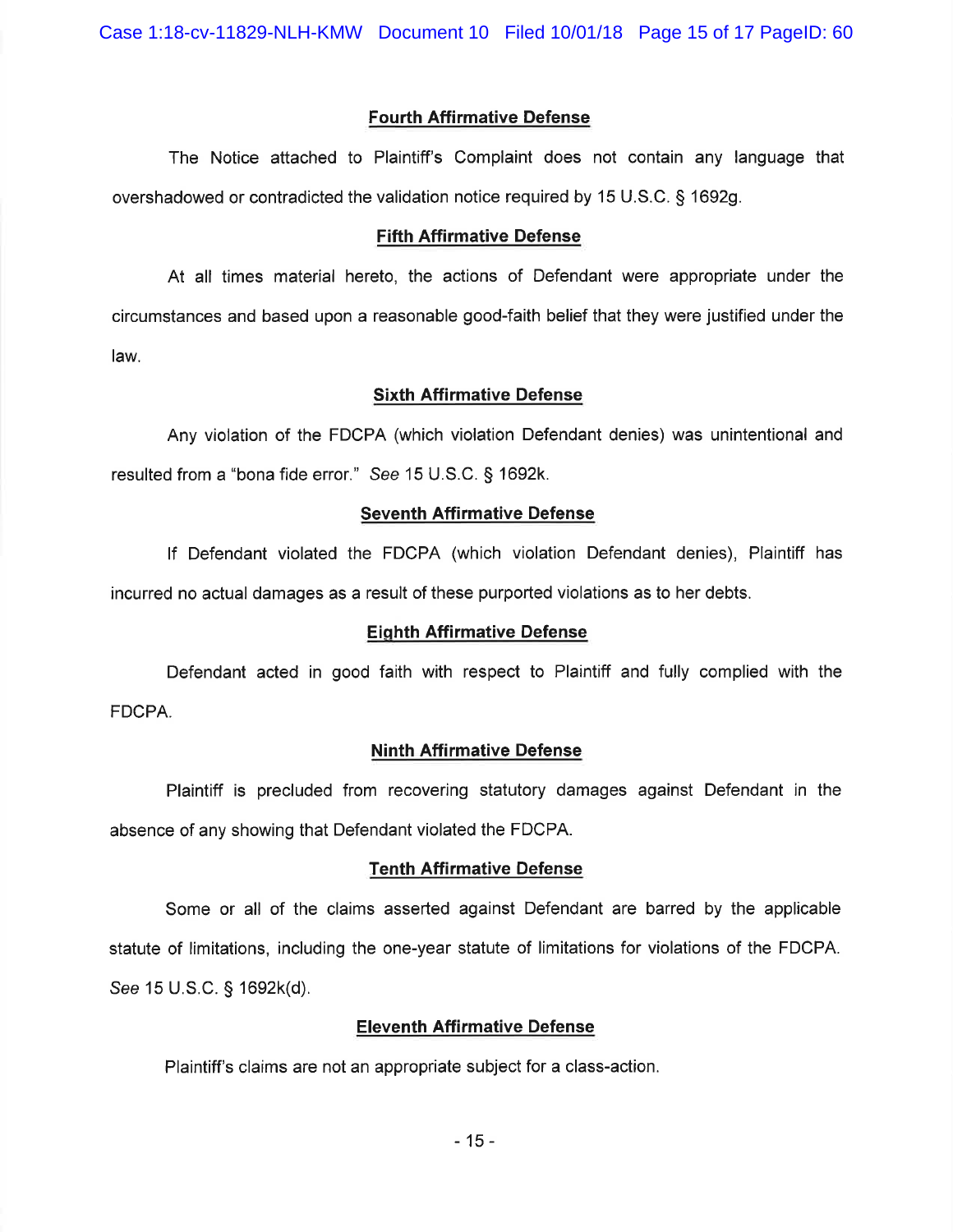## **Twelfth Affirmative Defense**

Plaintiff is not an appropriate class representative.

#### **Thirteenth Affirmative Defense**

Defendant asserts any and all additional defenses recognized and not specifically set forth above.

**WHEREFORE,** Defendant respectfully requests that this Honorable Court enter judgment in its favor and against Plaintiff, together with costs, disbursements, and attorney's fees under, inter alia, 42 U.S.C. §§ 1988, 1927 and FED. R. CIV. P. 11, and such further relief that the Court should deem just and equitable.

#### DEASEY, MAHONEY & VALENTINI, LTD.

By:

Henri Marcel, Esquire Lauren M. Steins, Esquire 1601 Market Street, Suite 3400 Philadelphia, PA 19103 Phone: (215) 587-9400 Fax:  $(215) 587 - 9456$ Email: hmarcel@dmvlawfirm.com Isteins@dmvlawfirm.com

**Attorneys for Defendant** 

Date:  $(6.1.2018)$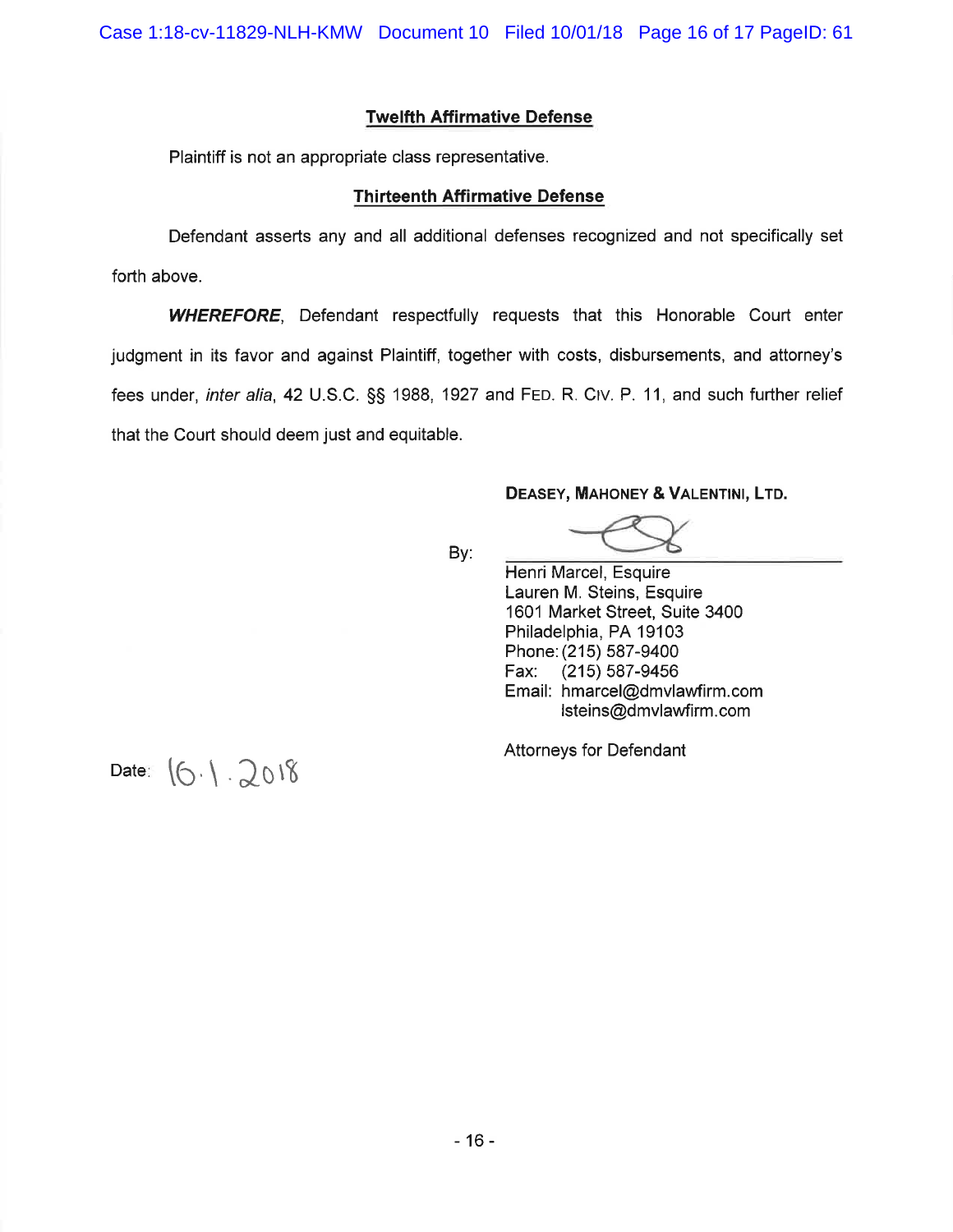## **Certificate of Service**

I, Lauren M. Steins, hereby certify that on the date set forth below, I did cause a true and correct copy of the foregoing Answer to Plaintiff's Complaint with Affirmative Defenses to be filed with the Court's ECF/PACER electronic filing system, where it was available for immediately viewing and download to:

> James A. Francis, Esquire David A. Searles, Esquire FRANCIS & MAILMAN, P.C. 100 South Broad Street, Suite 1902 Philadelphia, PA 19110

Lauren M. Steins, Esquire

Date:

# $10.12018$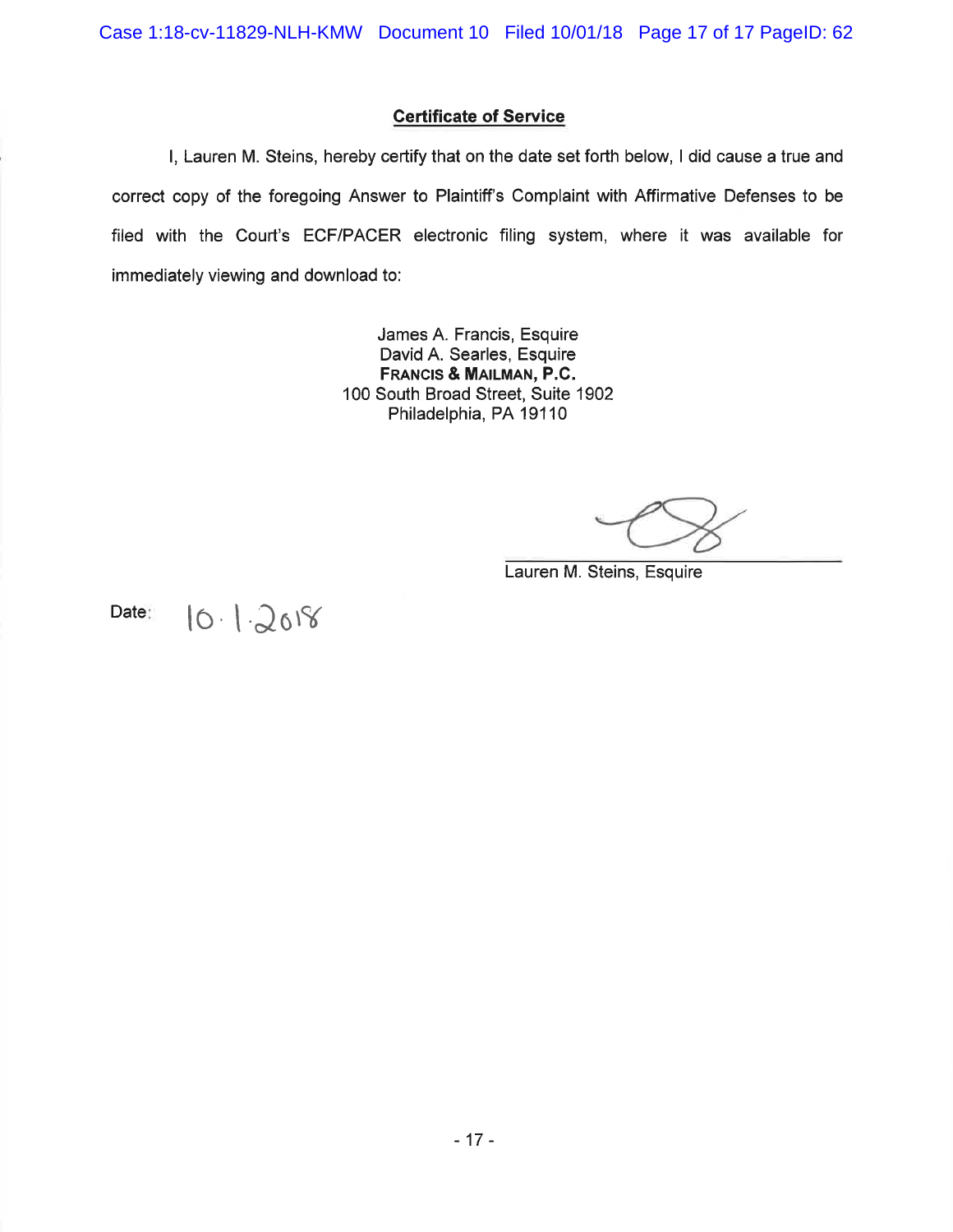Case 1:18-cv-11829-NLH-KMW Document 10-1 Filed 10/01/18 Page 1 of 4 PageID: 63

# **Exhibit**  $\mathbf{H}^{(1)}$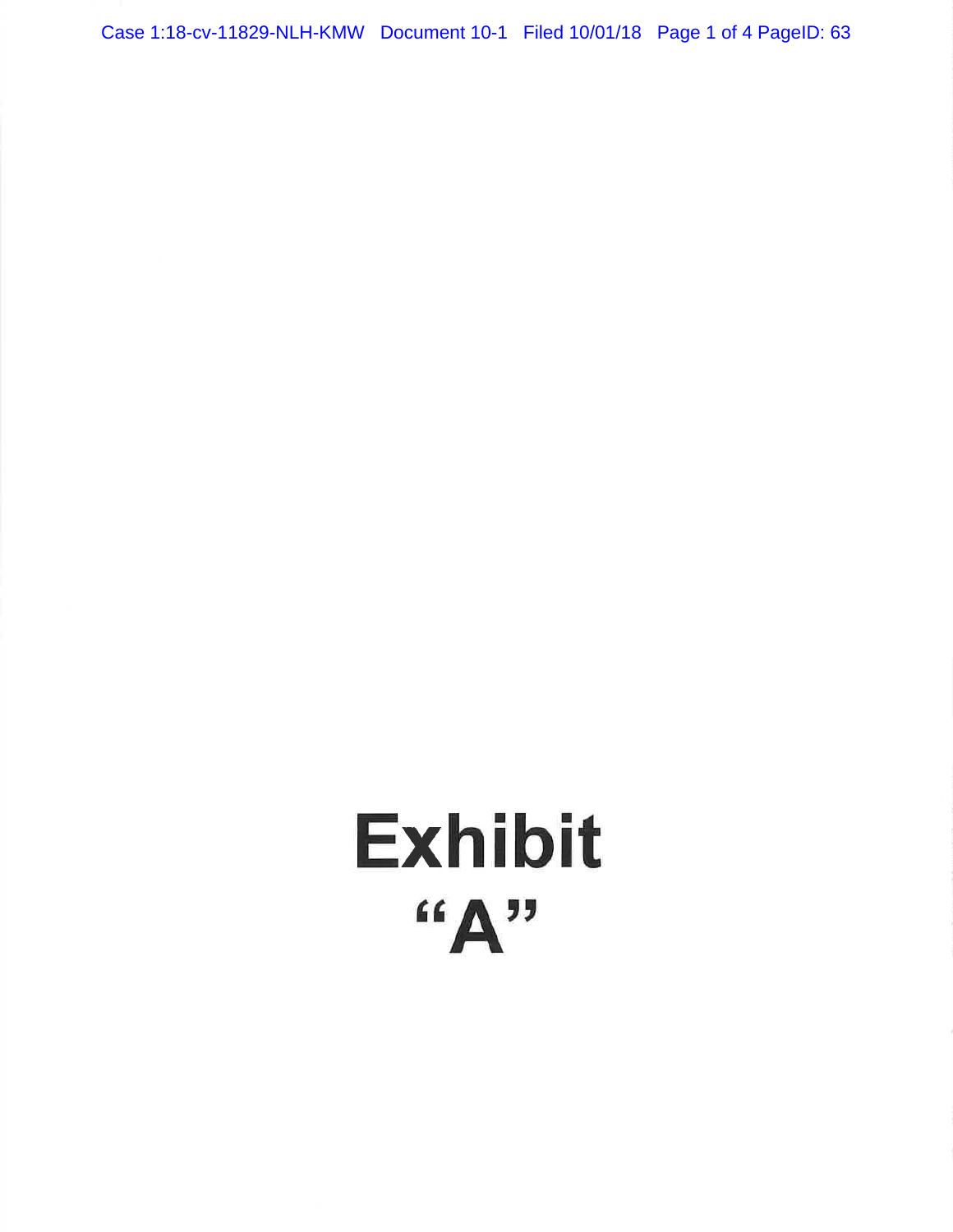#### **BILL NO.5**

(\$50.00), plus the costs of prosecution, not to exceed three hundred dollars (\$300.00), plus the costs of prosecution, for each day that said violation shall continue.

- C. Any person who, when having caused or having failed to provent a false alarm that as a result of their on-site investigations, is dotermined by the Chester Police Department, the Chester Fire Department or other affected public safety agency, to have been malicious in nature (known as a "Malicious Pull"), upon conviction thereof shall be subject to a fine of not less than five hundred dollars (\$500.00), plus the cost of prosecution.
- D. Any person who, after receiving notice, written or oral, from the Chester City Police, the Chester City Fire Department or other affected public safety agency that Police Officers, Emergency Personnel or other municipal officials, have responded to THREE (3) false alarms as defined in this Article, at the same location, during a consecutive twelve (12) month period, and then when having caused or permitted a FOURTH (4<sup>th</sup>) or subsequent false alarm condition in that same consecutive twelve (12) month period, and at that same location shall, upon conviction thereof, be sentenced to pay a fine of not less than three hundred dollars (\$300,00), plus costs of prosecution, for each false alarm occurring after the third false alarm in said consecutive twelve-month period.
- B. For the purpose of determining the total number of false alarms: repeated alarms in a twentyfour (24) hour period, (a calendar day) at the same location, shall be deemed as one (1) false aların.

Section 2. New Article 933 Entitled "Service Cost Recovery." The Code of the City of Chester is hereby amended by adding the following new Article 933 entitled "Service Cost Recovery:"

## **ARTICLE 933**

#### **SERVICE COST RECOVERY**

#### SECTION 1: FINDINGS AND INTENT

- A. Findings The City of Chester recognizes that the duties of the Chester Fire Department require the use of specialized emergency rescue tools and equipment, emergency rescue materials, hazardous material abatement equipment, and hazardous abatement materials during their emergency responses. The City of Chester also recognizes that the costs of the maintenance and replacement of this equipment added to the replacement costs of damaged or expended materials places an increasing financial burden on the City of Chester.
- B. City Council Intent- It is intended to grant the City of Chester the authority to seek recovery of all reasonable costs of responding to such emergency incidents, as allowed by applicable law.

SECTION 2: DEFINITIONS. As used in this Article, the following words and phrases shall have the moanings given to them in this section:

Reasonable Costs -- The reasonable costs incurred by the City pursuant to the Rate Schedule for recovery of costs for the Chester City Fire Department.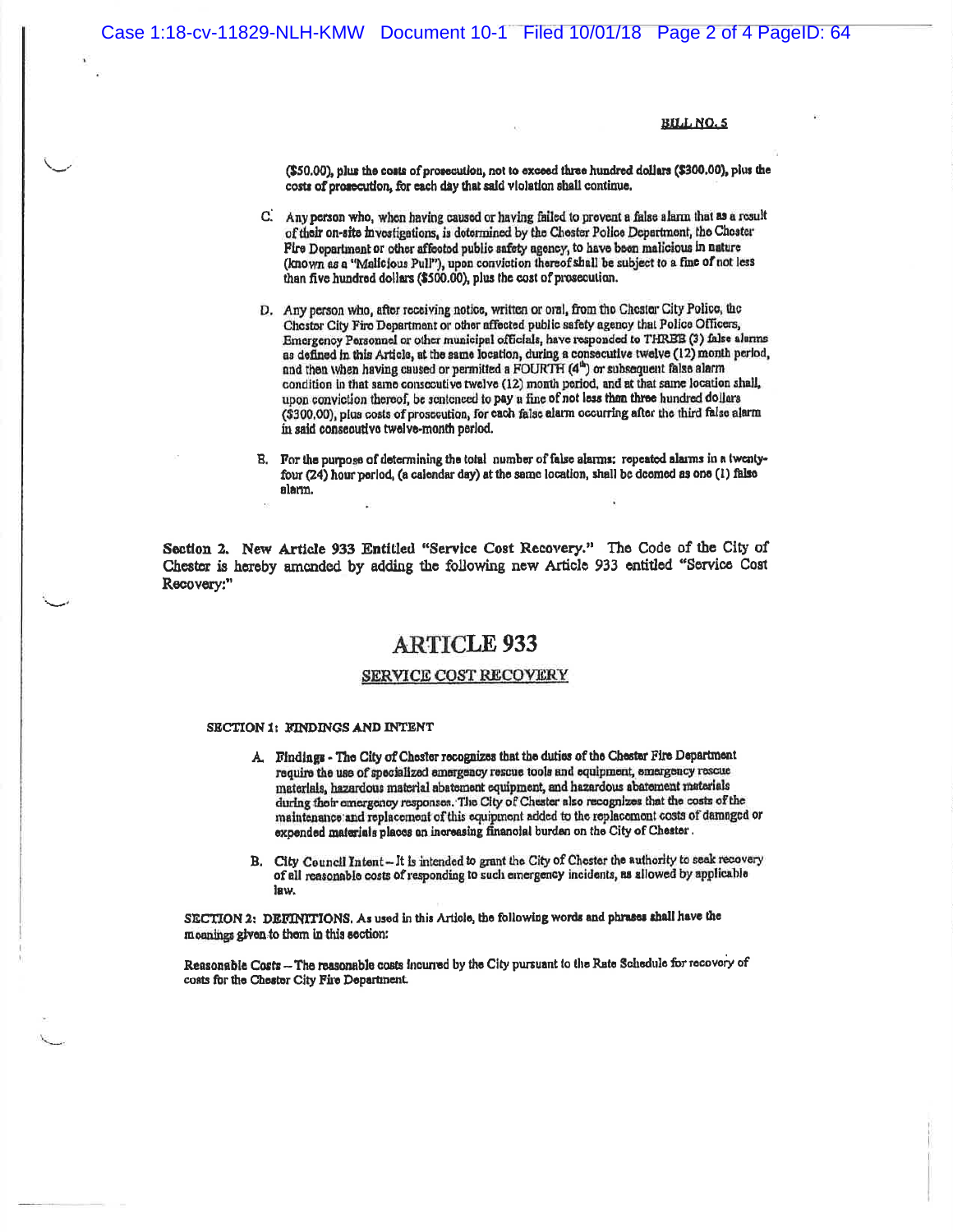Case 1:18-cv-11829-NLH-KMW Document 10-1 Filed 10/01/18 Page 3 of 4 PageID: 65

**BILL NO.5** 

#### **SECTION 3: RECOVERY OF COSTS**

- A. The City of Chester is hereby authorized to recover reasonable costs of the use of emergency rescue tools, equipment and materials; hazardous material abatement tools and equipment, hazardous abatement materials; and personnel hours involving any hazardous material, environmental, fire safety, and/or rescue incident or operation, including vehicular accidents.
- B. A Rate Schedule of reasonable costs, for the aforementioned tools, equipment, materials and hourly rates for personnel, shall be set by the Chester Fire Department from time to time, and shall only be applied to the recovery of costs arising out of incidents that occurred subsequent to the setting of the rate schedule. A copy of this rate schedule shall be on file for review at the business offices of Chester City.
- C. The reasonable costs outlined above may be recovered from any identified insurance carrier or porson or persons, directly by the City or by an attorney, or through a third-party billing service acting as a contracted authorized agent for the collection of such costs. In addition to the reasonable costs as set forth in the above-mentioned Rate Schedule, the City, or an attorney, or the third-party billing service shall hereby be authorized to collect, in addition to the reasonable costs, reasonable interest and administration fees for collecting the said costs and fees.
- D. In the event that any insurance carrier or person or persons should fail to pay any bill or invoice within thirty (30) days of the mailing or delivery of such notice of charges, the City, or an attorney, or the third-party billing service who mailed or delivered the bill or invoice may enforce the provisions of this Article by filing a civil action at law in a court of compotent jurisdiction for the collection of any amounts due to the City, together with statutory interest, court costs, collection fees and associated reasonable attorney's fees.

#### SECTION 4: REQUIREMENTS TO PAY FOR REASONABLE COSTS

- A. Any insurance carrier or person shall be liable for the reimbursement of reasonable costs incurred by the City, as outlined in this Article, unless that person has paid to the City of Chester a tax which funds, at least in part, the services which the Chester Fire Department provides
- B. The City shall not be obligated to pursue collection efforts against any insurance company or person in the event that the City's reasonably determines that collection efforts will not be successful or that the costs of collection will exceed the amount due hereunder..

Section 3. EFFECTIVE DATE. This Article shall be effective immediately upon its adoption.

Section 4. SEVERABILITY. Should any section, subsection, sentence, clause or phrase of this ordinance be declared invalid by a court of competent jurisdiction, such decision shall not affect the validity of the ordinance in its entirety or any part thereof, other than that so declared invalid.

Section 5. REPEALER. All ordinances or parts of ordinances in conflict herewith are hereby repealed.